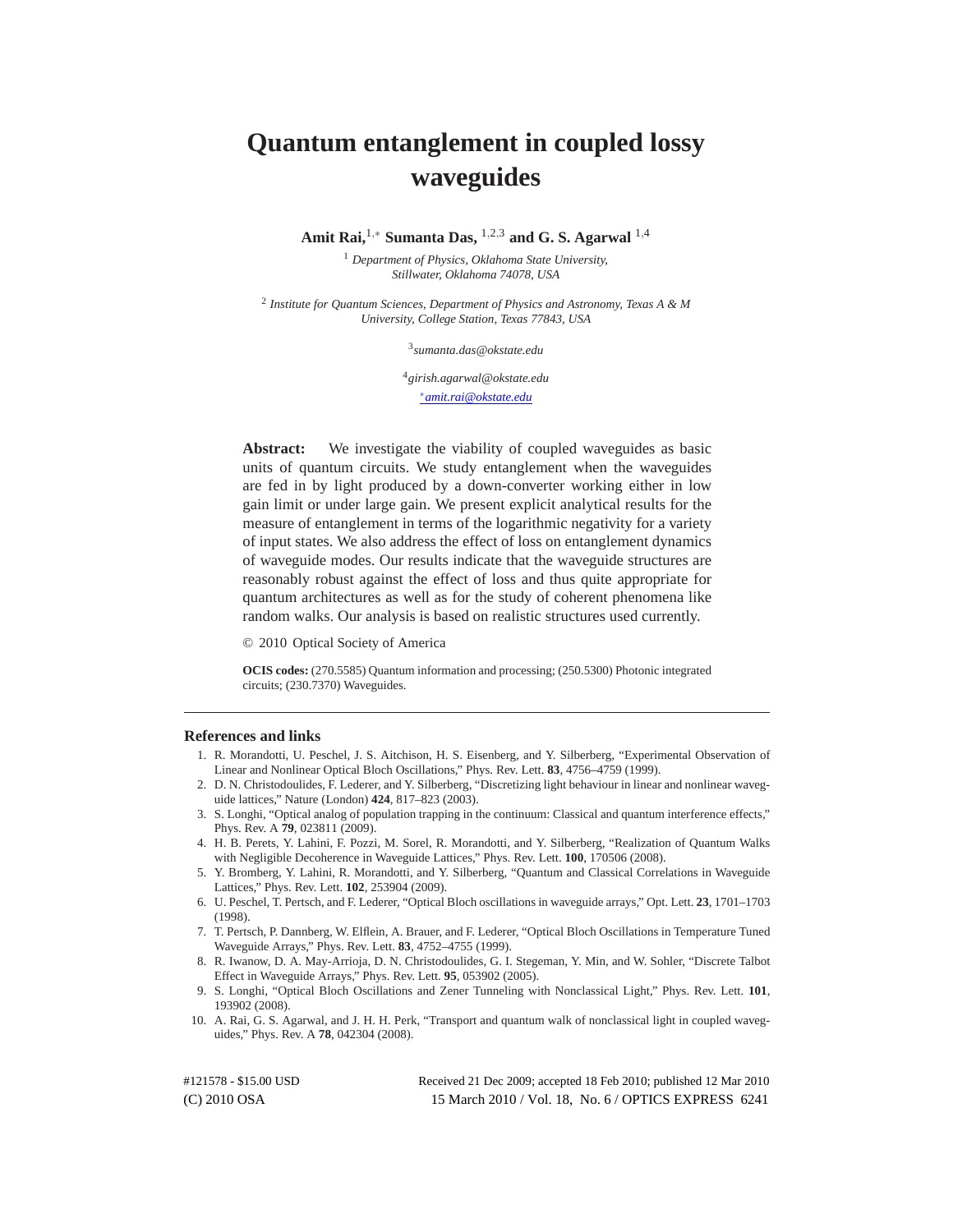- 11. A. Rai and G. S. Agarwal, "Possibility of coherent phenomena such as Bloch oscillations with single photons via W states," Phys. Rev. A **79**, 053849 (2009).
- 12. A. Politi, M. J. Cryan, J. G. Rarity, S. Yu, and J. L. O'Brien, "Silica-on-Silicon Waveguide Quantum Circuits," Science **320**, 646–649 (2008).
- 13. J. C. F. Matthews, A. Politi, A. Stefanov, and J. L. O'Brien, "Manipulation of multiphoton entanglement in waveguide quantum circuits," Nature Photonics **3**, 346-350 (2009).
- 14. A. N. Boto, P. Kok, D. S. Abrams, S. L. Braunstein, C. P. Williams, and J. P. Dowling, "Quantum Interferometric Optical Lithography: Exploiting Entanglement to Beat the Diffraction Limit," Phys. Rev. Lett. **85**, 2733–2736 (2000).
- 15. C. H. Bennett and D. P. DiVincenzo, "Quantum information and computation," Nature **404**, 247–255 (2000).
- 16. W. H. Zurek, "Decoherence, einselection, and the quantum origins of the classical ," Rev. Mod. Phys. **75**, 715-775 (2003).
- 17. B. Do, M. L. Stohler, S. Balasubramanian, D. S. Elliott, C. Eash, E. Fischbach, M. A. Fischbach, A. Mills, and B. Zwickl, "Experimental realization of a quantum quincunx by use of linear optical elements," J. Opt. Soc. Am. B **22**, 499–504 (2005).
- 18. P. K. Pathak and G. S. Agarwal, "Quantum random walk of two photons in separable and entangled states," Phys. Rev. A **75**, 032351 (2007).
- 19. A. Politi, J. C. F. Matthews, and J. L. O'Brien, "Shors Quantum Factoring Algorithm on a Photonic Chip," Science **325**, 1221 (2009).
- 20. B. E. A. Saleh and M. C. Teich, *Fundamentals of Photonics, 2nd Edition*, (Wiley, New York 2007), p. 319.
- 21. W. K. Lai, V. Bužek, and P. L. Knight, "Nonclassical fields in a linear directional coupler ," Phys. Rev. A 43, 6323-6336 (1991).
- 22. R. Iwanow, R. Schiek, G. I. Stegeman, T. Pertsch, F. Lederer, Y. Min, and W. Sohler, "Observation of Discrete Quadratic Solitons ," Phys. Rev. Lett. **93**, 113902 (2004).
- 23. U. Peschel, R. Morandotti, J. M. Arnold, J. S. Aitchison, H. S. Eisenberg, Y. Silberberg, T. Pertsch, and F. Lederer, "Optical Discrete Solitons in Waveguide Arrays. 2. Dynamic Properties," J. Opt. Soc. Am. B **19**, 2637– 2644 (2002).
- 24. K. B. Mogensen, F. Eriksson, O. Gustafsson, R. P. H. Nikolajsen, and J. P. Kutter, "Pure-silica optical waveguides, fiber couplers, and high-aspect ratio submicrometer channels for electrokinetic separation devices," Electrophoresis **25**, 3788–3795 (2004).
- 25. G. Vidal and R. F. Werner, "Computable measure of entanglement," Phys. Rev. A **65**, 032314 (2002).
- 26. C. K. Hong, Z. Y. Ou, and L. Mandel, "Measurement of subpicosecond time intervals between two photons by interference," Phys. Rev. Lett. **59**, 2044-2046 (1987).
- 27. G. S. Agarwal, "Entropy, the Wigner Distribution Function, and the Approach to Equilibrium of a System of Coupled Harmonic Oscillators ," Phys. Rev. A **3**, 828-831 (1971).
- 28. P. J. Dodd and J. J. Halliwell, "Disentanglement and decoherence by open system dynamics ," Phys. Rev. A **69**, 052105 (2004).
- 29. L. -M . Duan, G. Giedke, J. I. Cirac, and P. Zoller, "Inseparability Criterion for Continuous Variable Systems," Phys. Rev. Lett. **84**, 2722-2725 (2000).
- 30. R. Simon, "Peres-Horodecki Separability Criterion for Continuous Variable Systems," Phys. Rev. Lett. **84**, 2726- 2729 (2000).
- 31. G. Adesso, A. Serafini, and F. Illuminati, "Extremal entanglement and mixedness in continuous variable systems," Phys. Rev. A **70**, 022318 (2004).
- 32. S.M. Barnett and P. Radmore, *Methods in Theoretical Quantum Optics*, (Oxford University Press, 2002), p. 168.
- 33. Sumanta Das and G. S. Agarwal, "Bright and dark periods in the entanglement dynamics of interacting qubits in contact with the environment," J. Phys. B **42**, 141003 (2009).
- 34. Sumanta Das and G. S. Agarwal, "Decoherence effects in interacting qubits under the influence of various environments," J. Phys. B **42**, 205502 (2009).
- 35. S. Longhi, "Transfer of light waves in optical waveguides via a continuum," Phys. Rev. A **78**, 013815 (2008).

# **1. Introduction**

Discrete optical systems like coupled waveguides are known to be extremely efficient in manipulating the flow of light and have been investigated extensively in the last two decades [1, 2, 3, 4, 5, 6, 7, 8, 9, 10]. Many key quantum effects like quantum interference, entanglement and quantum walk has been investigated in these systems [3, 4, 5, 10]. For example, using coherent beam Peretes et al. [4] have observed quantum walk effects in a system consisting of large number of waveguides. In another experiment, Bromberg et al. investigated the quantum correlations in GaAs waveguide arrays [5] using two-photon input states. In particular, they considered both the separable and entangled two photon state and observed various features as-

| #121578 - \$15.00 USD | Received 21 Dec 2009; accepted 18 Feb 2010; published 12 Mar 2010 |
|-----------------------|-------------------------------------------------------------------|
| (C) 2010 OSA          | 15 March 2010 / Vol. 18, No. 6 / OPTICS EXPRESS 6242              |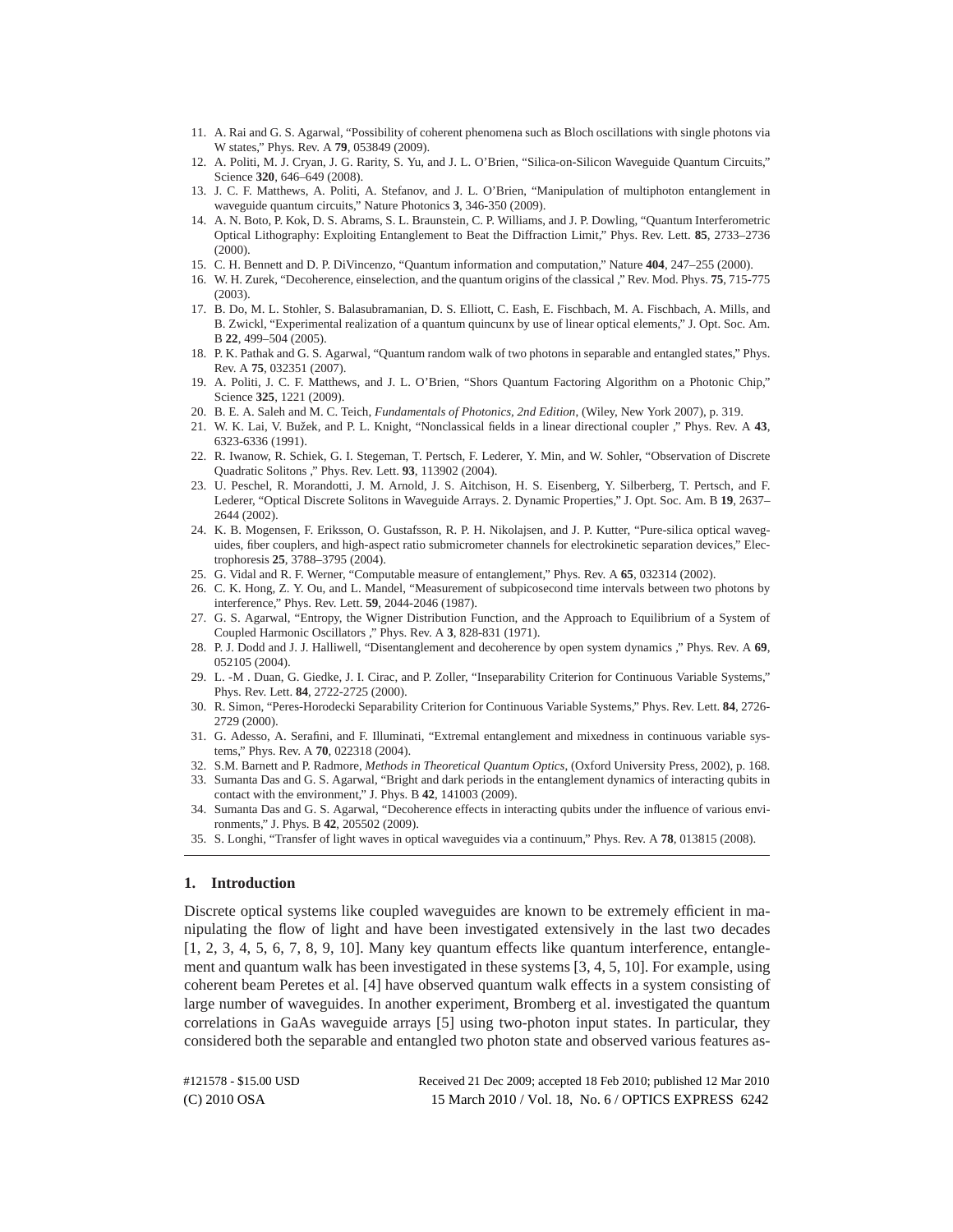sociated with quantum interference. In addition, the coupled waveguide arrays have been used to study the discrete analogue of the Talbot effect [8]. The entanglement between the waveguide modes and behavior of nonclassical light in coupled waveguides has been studied [9, 11]. In a recent experiment Politi et. al. [12] have shown how a CNOT gate can be implemented on a single Silicon chip using coupled silica waveguides, thus showing possible application of waveguides in quantum computation. They also observed Hong-Ou -Mandel two photon interference in these coupled waveguides. In a following experiment [13] coupled silica waveguides was used to generate a multimode interferometer on an integrated chip. It was further shown that these interferometers can be used to generate arbitrary quantum circuits. They also showed that two and four photon entangled states similar to NOON states [14] can be generated on the silicon chip. All these studies have hence given a new impetus to the field of quantum information processing and quantum optics with waveguides. In particular, for effective use of these waveguide circuits in quantum computation and communication tasks sustainability of generated entanglement is very important [15]. In light of this, it is imperative to study entanglement in waveguides using quantitative measures for entanglement. This is the main purpose of the present study. Moreover, in practice the waveguides are not completely lossless. Thus an immediate question of interest would be how does this loss affects the entanglement in the waveguide modes ? It is well known that entanglement is quite susceptible to decoherence [16] and thus the above question bears immense interest in context to quantum information processing using waveguides. Further it is important to understand the role of loss in coherent phenomena like quantum random walk [4, 17, 18].

In this paper we investigate these in a simple system of two single mode waveguides, which are coupled through the overlap of evanescent fields. This simple system serves as a unit or the basic element for constructing a quantum circuit [19]. The input light to the coupled waveguide system is usually produced by the parametric down-conversion process. At high gain the parametric down-conversion process produces a squeezed state of light while single photon states are produced at low gain. Behavior of photon number states such as the single photon state and the NOON state have also been investigated in these systems [12, 13, 19]. We thus consider a variety of nonclassical input states like squeezed states and photon number states which have been extensively investigated in couple waveguide system and study their respective entanglement dynamics. We quantify the evolution of entanglement in terms of logarithmic negativity and present explicit analytical results for both squeezed and number state inputs. We further investigate the question of possible effects of loss on the entanglement dynamics in waveguides by considering lossy waveguide modes. We find that in this case, for both number state inputs as well as squeezed state inputs, entanglement shows considerable robustness against loss.

The organization of the paper is as follows: In section 2, we describe the model and derive analytical result for the field modes of the coupled waveguide system. In section 3, we study the evolution of entanglement for two classes of photon number states, (A) separable single photon state  $|1,1\rangle$  and (B) entangled two-photon NOON state. We quantify the degree of entanglement of these states by using the logarithmic negativity. In section 4 , we then study the time evolution of entanglement by evaluating the logarithmic negativity for two classes of squeezed input states (A) separable two mode squeezed state and (B) entangled two mode squeezed state. The effect of loss in waveguides on the entanglement dynamics is then discussed in section 5. Finally we summarize our results in section VI with a future outlook.

## **2. The model**

We consider a system with two single mode waveguides, coupled through nearest-neighbor interaction as shown in Fig. 1. Let *a* and *b* be the field operators for the modes in each waveguide. These obey bosonic commutation relations  $[a, a^{\dagger}] = 1$ ;  $(a \rightarrow b)$ . The Hamiltonian describing

| #121578 - \$15.00 USD | Received 21 Dec 2009; accepted 18 Feb 2010; published 12 Mar 2010 |
|-----------------------|-------------------------------------------------------------------|
| (C) 2010 OSA          | 15 March 2010 / Vol. 18, No. 6 / OPTICS EXPRESS 6243              |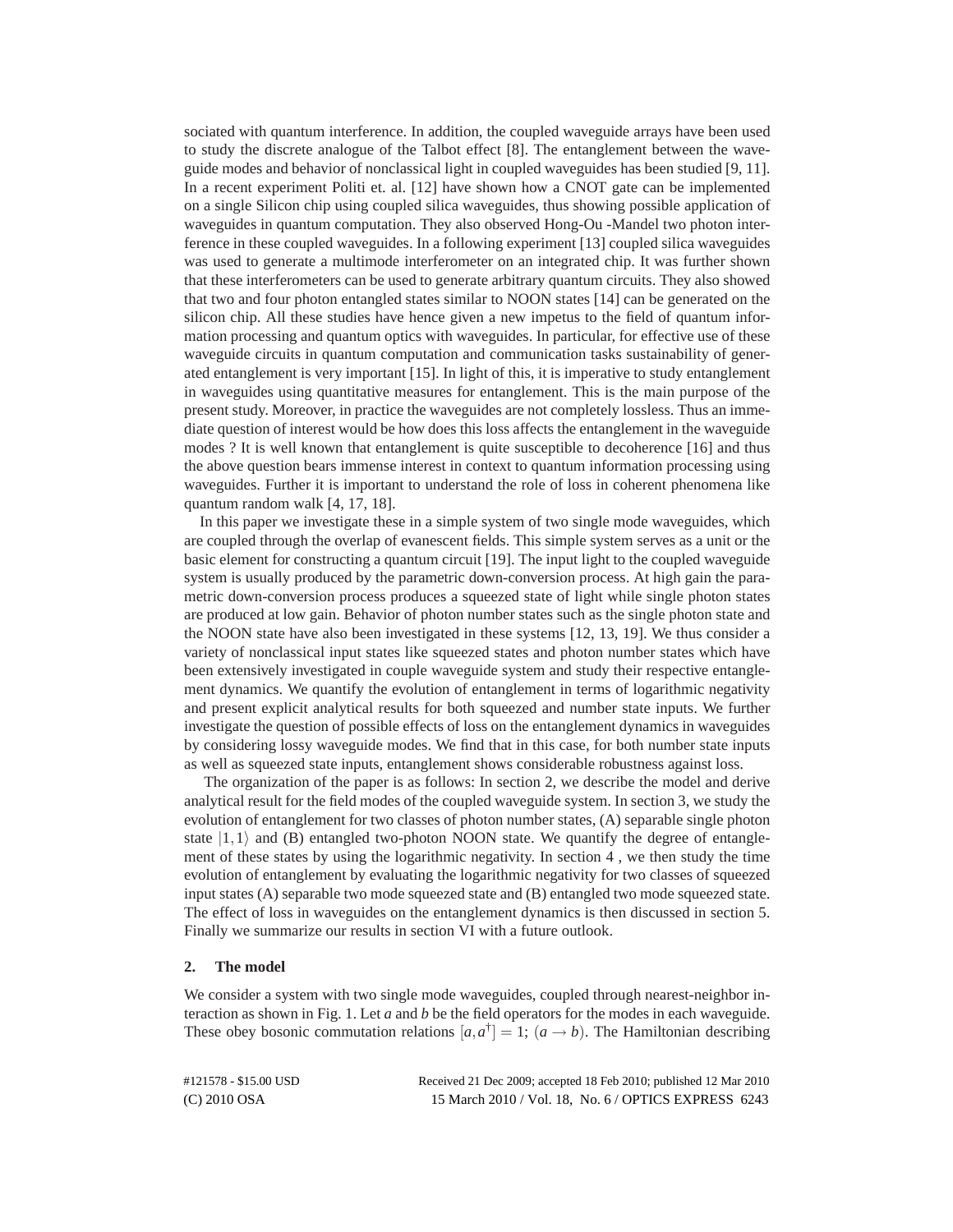the evanescent coupling between the waveguide mode in such a system of two coupled waveguides can be derived using the coupled mode theory [20]. The coupling among the waveguides is incorporated in this framework by treating it as a perturbation to the mode amplitudes. It is assumed that the presence of the second waveguide perturbs the medium outside the first waveguide. This creates a source of polarization outside the first waveguide, which thereby leads to modification of the amplitude of the mode in it. Further, the amplitude of the modes in each waveguide is assumed to be a slowly varying function of the propagation distance. Moreover, in this perturbative approach the coupling does not effect the propagation constant or transverse spatial distribution of the waveguide modes. The field of the first waveguide has a similar effect on the second waveguide. Under these assumptions, the field mode of the composite structure are governed by the Helmholtz equation which gives two coupled first order differential equations which can be solved to obtain the time evolution of field modes in the coupled waveguide structure. The corresponding description for the nonclassical light can be studied by quantizing the field amplitudes as has been done in the work of Lai et. al. [21]. Following an approach similar to that developed by Lai et. al., we can write the corresponding quantum mechanical Hamiltonian for the coupled waveguide as

$$
H = \hbar \omega (a^{\dagger} a + b^{\dagger} b) + \hbar J (a^{\dagger} b + b^{\dagger} a) , \qquad (1)
$$

where the first two terms correspond to the free energy of the waveguide modes and the last



Fig. 1. (Color online) Schematic diagram of a coupled waveguide system. The parameter *J* gives the coupling between the waveguide modes.

two terms account for the evanescent coupling between the waveguide modes with *J* as the coupling strength. The coupling *J* depend on the distance between the waveguides. The input to the coupled waveguide system can be in a separable or an entangled state. Let  $\gamma$  be the loss rates of the modes *a* and *b*. The loss  $\gamma$  arises from the loss in the material of the waveguide. Table I below gives the experimental values of coupling parameter *J* and loss  $\gamma$  for different waveguide systems.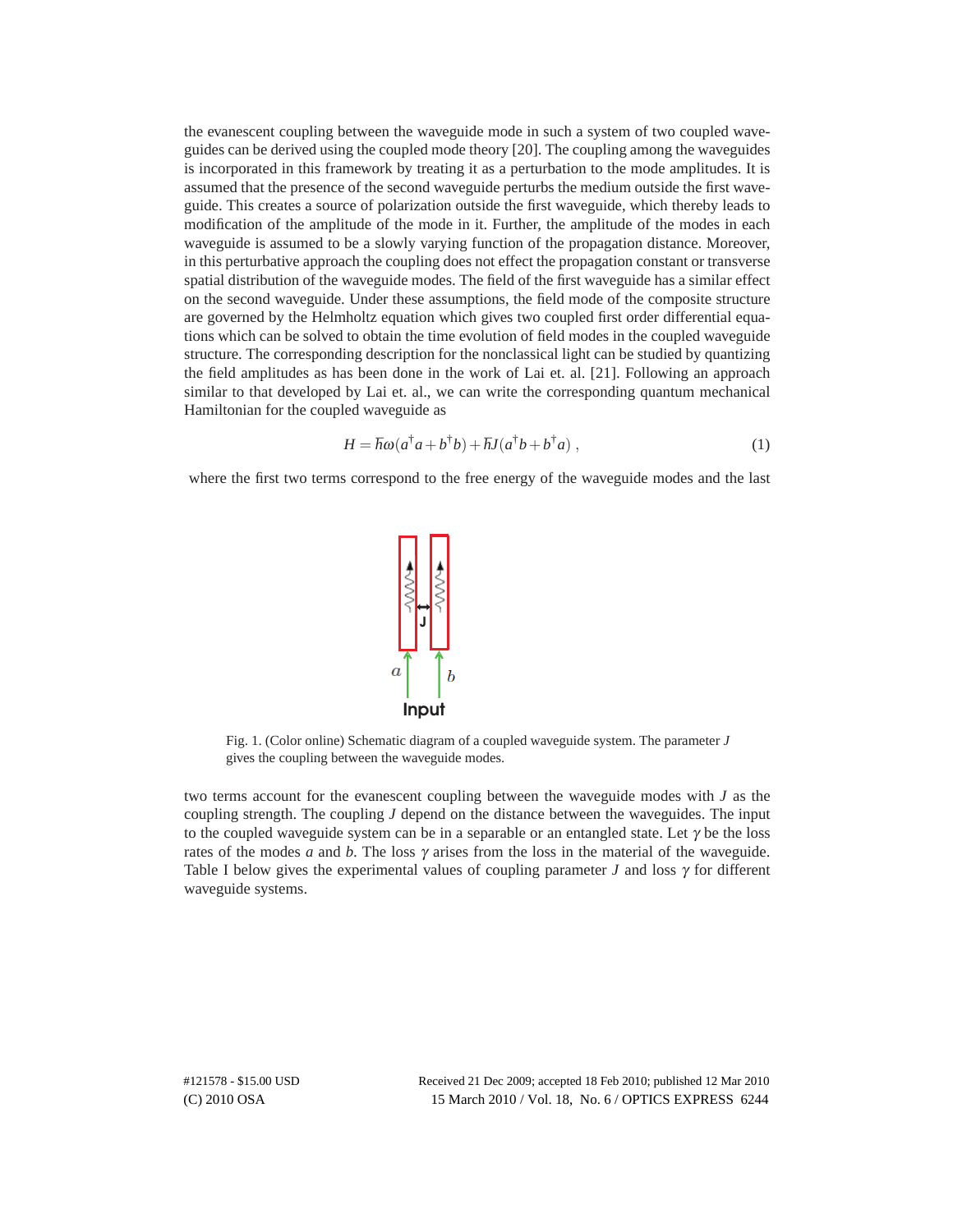Table 1. Approximate values of some of the parameters used in waveguide structures [22, 23, 24]. The loss, usually quoted in *dB/cm*, for different waveguides is converted to frequency units used in this paper by using the formula,  $10 Log(\frac{P_{out}}{P_{in}}) \equiv 10 Log(e^{-2\gamma/c})$ , where  $P_{in}$  is the input power,  $P_{out}$  is the power after traveling unit length.

| Waveguide Type             | Coupling parameter $J$ (sec <sup>-1</sup> )   | Loss $\gamma$ (sec <sup>-1</sup> ) | $\nu$ .J    |
|----------------------------|-----------------------------------------------|------------------------------------|-------------|
| Lithium Niobate $(LiNbO3)$ | $1.83 \times 10^{10}$ – $4.92 \times 10^{10}$ | $3 \times 10^9$                    | $/7 - 1/20$ |
| AlGaAs                     | $2.46 \times 10^{11}$                         | $2.7 \times 10^{10}$               |             |
| Silica                     | $1.53 \times 10^{11}$                         | $3 \times 10^{9}$                  | /50         |

As known the silica waveguides have very little intrinsic loss and should be preferable in many applications. Nevertheless the loss is to be included as this could be detrimental in long propagation for example in the study of quantum random walks. Since the two waveguides are identical, we have taken the loss rate of both the modes to be the same. We can model the loss in waveguides in the framework of system-reservoir interaction well known in quantum optics and is given by,

$$
\mathcal{L}\rho = -\gamma(\hat{a}^{\dagger}\hat{a}\rho - 2\hat{a}\rho\hat{a}^{\dagger} + \rho\hat{a}^{\dagger}\hat{a}) - \gamma(\hat{b}^{\dagger}\hat{b}\rho - 2\hat{b}\rho\hat{b}^{\dagger} + \rho\hat{b}^{\dagger}\hat{b}), \qquad (2)
$$

where  $\rho$  is the density operator corresponding to the system consisting of fields in the modes a and b. The dynamical evolution of any measurable  $\langle O \rangle$  in the coupled waveguide system is then governed by the quantum-Louiville equation of motion given by,

$$
\dot{\rho} = -\frac{i}{\hbar} [H, \rho] + \mathcal{L}\rho \tag{3}
$$

where  $\langle \hat{O} \rangle = \text{Tr} \{ O \hat{\rho} \}$ , the commutator gives the unitary time evolution of the system under the influence of coupling and the last term account for the loss. Note that in absence of loss (lossless waveguides) the time evolution of the field operators can be evaluated using the Heisenberg equation of motion and is given by,

$$
a(t) = a(0)\cos(Jt) - ib(0)\sin(Jt); \quad (a \to b).
$$
 (4)

Next we will study the entanglement characteristics of photon number and squeezed input states as they propagate through the waveguides. To keep the analysis simple in the next few sections we consider the case of lossless waveguide modes ( $\gamma = 0$ ). We defer the discussion of loss on entanglement to Sec V.

# **3. Evolution of entanglement for input states at single photon level**

In this section we study the dynamics of entanglement for photon number input state. We quantify the entanglement of the system by studying the time evolution for the logarithmic negativity [25]. For a bipartite system described by the density matrix  $\rho$  the logarithmic negativity is

$$
E_{\mathscr{N}}(t) = \log_2 \| \rho^T \|, \quad \| \rho^T \| = (2N(\rho) + 1) , \tag{5}
$$

where  $\rho^T$  is the partial transpose of  $\rho$  and the symbol  $\|\|\$  denotes the trace norm. Also  $N(\rho)$  is the absolute value of the sum of all the negative eigenvalues of the partial transpose of  $\rho$ . The log negativity is a non-negative quantity and a non-zero value of  $E_N$  would mean that the state is entangled.

| #121578 - \$15.00 USD | Received 21 Dec 2009; accepted 18 Feb 2010; published 12 Mar 2010 |
|-----------------------|-------------------------------------------------------------------|
| (C) 2010 OSA          | 15 March 2010 / Vol. 18, No. 6 / OPTICS EXPRESS 6245              |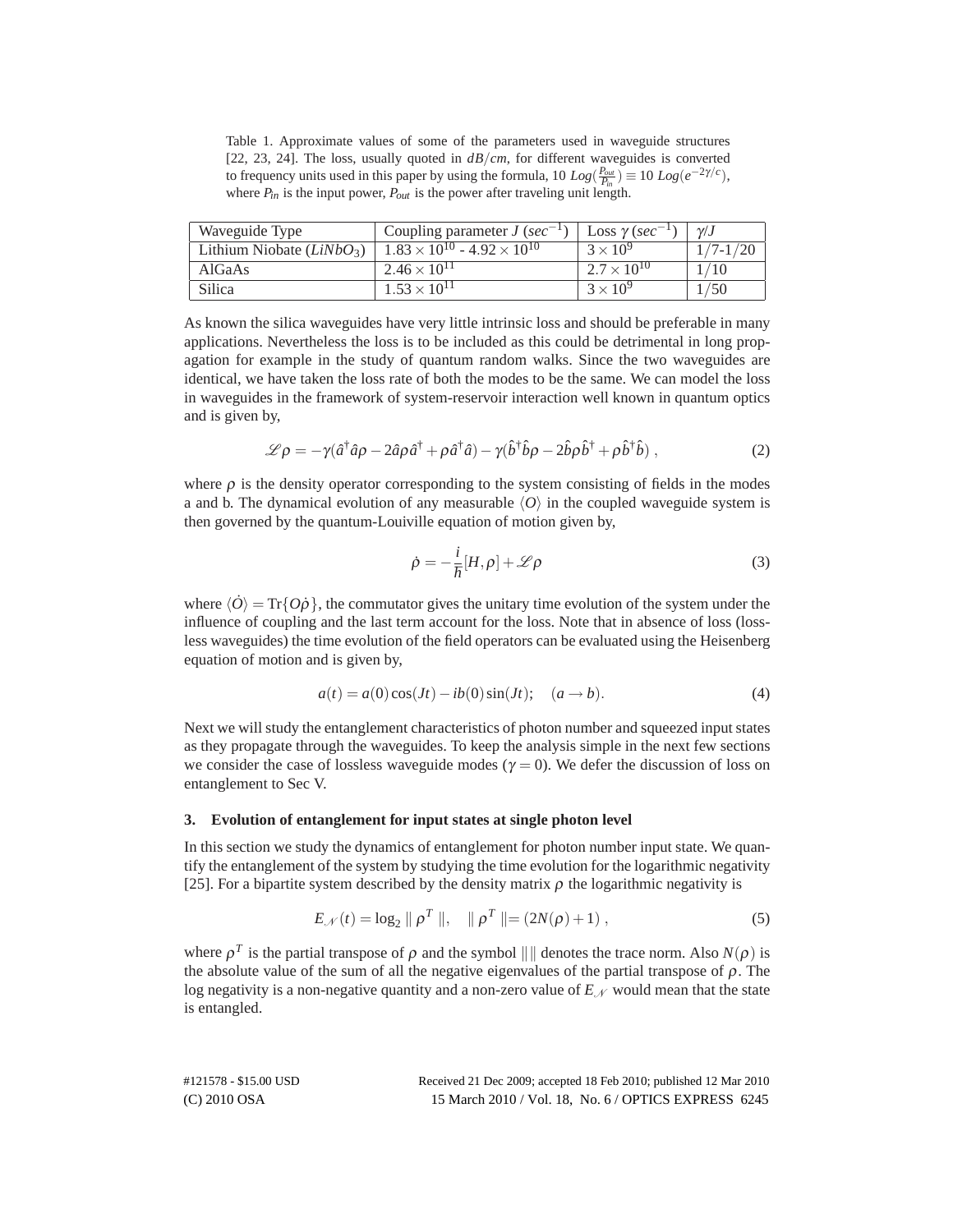#### *3.1. Separable photon number state as an input*

We first consider the case when there is no loss and hence we set  $\gamma = 0$ . We assume that the input is in a separable state. Further, for studying the entanglement dynamics for photon number states we first consider the case of a single photon input in each waveguide. Thus the initial state is  $|\psi(0)\rangle = |1,1\rangle$ . Using Eq. (4) we can show that a single photon input state given by  $|\psi(0)\rangle$ evolves into a state :  $|\psi(t)\rangle \rightarrow \alpha_1|2,0\rangle + \beta_1|1,1\rangle + \delta_1|0,2\rangle$ . The coefficients  $\alpha_1$ ,  $\beta_1$  and  $\delta_1$  are given by :

$$
\alpha_1 \equiv -i\sin(2Jt)/\sqrt{2}, \quad \beta_1 \equiv \cos(2Jt), \quad \delta_1 \equiv -i\sin(2Jt)/\sqrt{2} \ . \tag{6}
$$

The density matrix corresponding to the state  $|\psi(t)\rangle$  can be written as :  $\rho = |\psi(t)\rangle\langle \psi(t)|$ . Thus, using Eq. (5), we can write the log negativity  $E_N$  for the state  $|\psi(t)\rangle$  as:

$$
E_{\mathcal{N}} = \log_2(1 + 2N(\rho)) = \log_2(1 + 2|(\alpha_1 \beta_1 + \alpha_1 \delta_1 + \delta_1 \beta_1)|) \tag{7}
$$

We show the time evolution of  $E_N$  for the single photon input state  $|1,1\rangle$  in the red curve of Fig. 2 (a). We would like to emphasize that the values of  $\theta$  studied here are very similar to the ones employed in the recent experiments  $[5, 12]$ . At time  $t = 0$ , we begin with a separable input state and thus the value of log negativity is  $E_N = 0$ . The entanglement quantified by the log negativity increases with time and attains a maximum value of 1.58 for  $\theta \simeq 0.15$ . In this case the single photon state evolves into a maximally entangled state given by:  $|\psi_m\rangle \equiv e^{-i\pi/2}(|2,0\rangle +$  $|0,2\rangle$  +  $|1,1\rangle/\sqrt{3}$ . Further, for  $\theta = 1/4$ , we get an analog of the well known Hong–Ou–Mandel interference [26]. Note that in this case the logarithmic negativity  $E_M$  attains a value of 1 which is less than the corresponding value of  $E_N$  for the maximally entangled state  $|\psi_m\rangle$ . In addition, for  $\theta = 1/2$ , we find that  $E_N$  vanishes and the state at this point is  $e^{i\pi} |1,1\rangle$ . At later times, we see a periodic behavior which can be attributed to the inter-waveguide coupling *J*. We next consider the case where we have two photons in one waveguide and none in the other input. Thus the initial state can be written as : $|\phi(0)\rangle = |2,0\rangle$ . Again using Eq. (4) we find that the  $|\phi(0)\rangle$  evolves into a state given by : $|\phi(t)\rangle \rightarrow \alpha_2|2,0\rangle + \beta_2|1,1\rangle + \delta_2|0,2\rangle$ . The coefficients  $\alpha_2$ ,  $\beta_2$  and  $\delta_2$  are given by :

$$
\alpha_2 \equiv \cos(Jt)^2, \quad \beta_2 \equiv -\sqrt{2}i\cos(Jt)\sin(Jt), \quad \delta_2 \equiv -\sin(Jt)^2. \tag{8}
$$

Using a similar procedure as discussed above we can evaluate the log negativity  $E_N$  for the state  $|\varphi(t)\rangle$ . We show the result for the log negativity in black curve of Fig. 2 (a). In this case we find that the log negativity increases and attains a maximum value of 1*.*54. After reaching the maximum value the log negativity decreases and eventually becomes equal to zero. Thus the state becomes disentangled at this point of time. At later times we see a periodic behavior and the system gets entangled and disentangled periodically. Clearly the entanglement dynamics of the states  $|\psi(0)\rangle$  and  $|\phi(0)\rangle$  are different. Unlike the earlier case for the  $|1,1\rangle$  input state, we don't see any interference effects in this case [5].

#### *3.2. NOON state as an input*

Next we consider the entangled state prepared in a *N* photon NOON state [14] as our initial state :

$$
|\psi_{in}\rangle = (|N,0\rangle + |0,N\rangle)/\sqrt{2} = ((a(0))^N + (b(0))^N)|0,0\rangle)/\sqrt{2N!},
$$
\n(9)

Using Eq. (4) we can show that the input state given by  $|\psi_{in}\rangle$  evolves into a state :

$$
|\psi_{out}\rangle = (((a(t))^N + (b(t))^N)|0,0\rangle)/\sqrt{2N!},
$$
\n(10)

(C) 2010 OSA 15 March 2010 / Vol. 18, No. 6 / OPTICS EXPRESS 6246 #121578 - \$15.00 USD Received 21 Dec 2009; accepted 18 Feb 2010; published 12 Mar 2010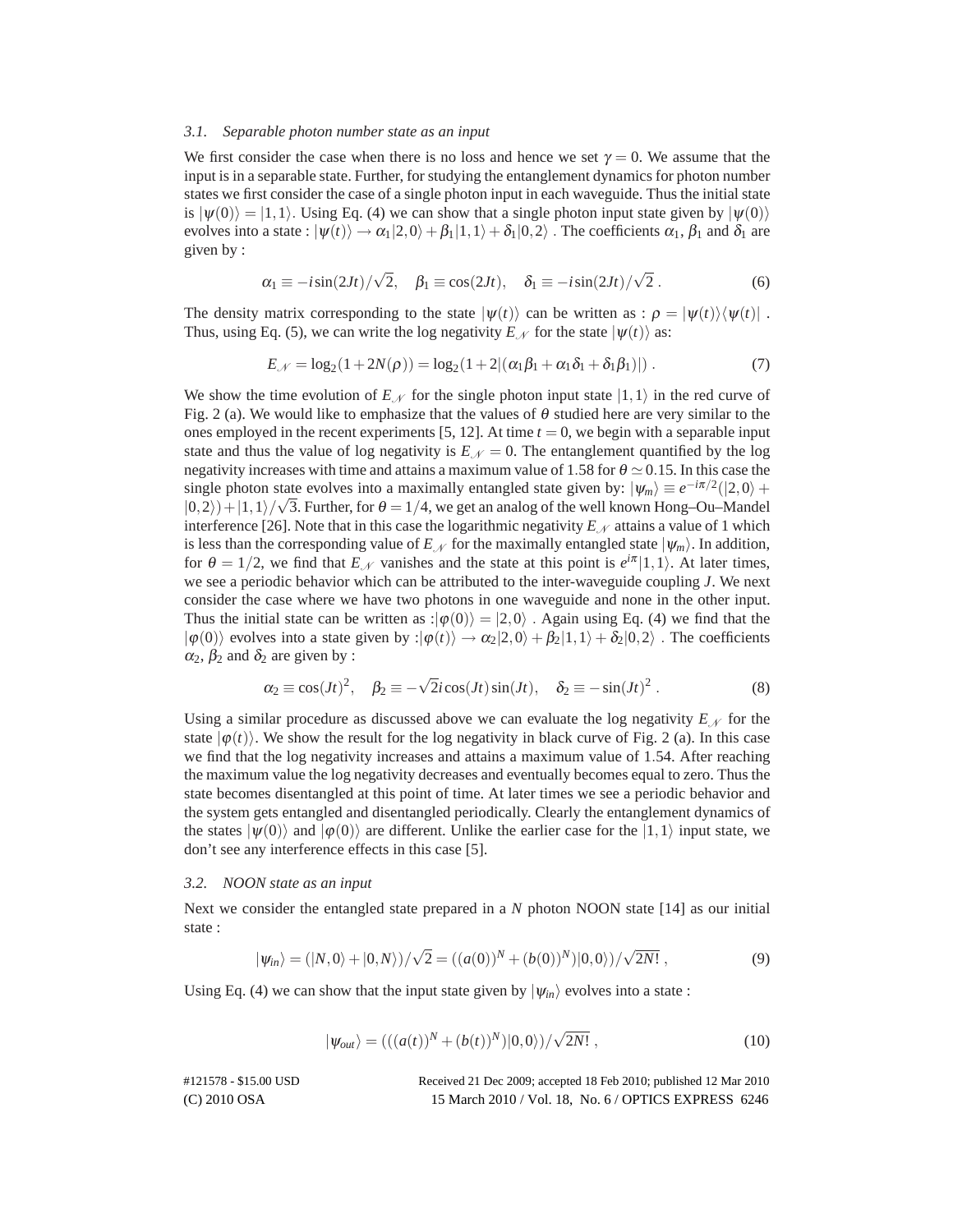

Fig. 2. (a) Time evolution of log negatively for the separable input state. The red curve shows the result for  $|1,1\rangle$  state while the black curve shows the result for the  $|2,0\rangle$  state. (b) The behavior of log negatively for the NOON state. The black curve shows the result for two photon NOON state while the red curve shows the result  $(E_N - 1)$  for the four photon NOON state

where  $a(t)$  and  $b(t)$  are given by Eq. (4). Using Eq. (4) in the above equation, we get

$$
|\psi_{out}\rangle = (\sum \beta_k |k, N - k\rangle), \quad \beta_k = \alpha_k + \alpha_{N-k}, \quad \alpha_k = (C(N, k))^{1/2} (\cos(Jt))^k (-i\sin(Jt))^{N-k} (11)
$$

where  $C(N,k)$  is the Binomial coefficient given by:  $C(N,k) = N!/(N-k)!k!$ . The density matrix corresponding to the state  $|\psi_{out}\rangle$  can be written as :  $\rho_{out} = \sum \beta_k \beta_m^* |k, N - k\rangle \langle m, N - m|$ . Taking the partial transpose of  $\rho_{out}$ , we get  $\rho_{out}^T = \sum \beta_k \beta_m^* |k, N - m\rangle \langle m, N - k|$ . Further it can be proved that  $(\rho_{out}^T)^2$  is a diagonal matrix and the eigenvalues of  $(\rho_{out}^T)^2$  is of the form:  $|\beta_k|^2 |\beta_m|^2$ . Thus the negative eigenvalues of  $\rho_{out}^T$  are of the form  $|\beta_k||\beta_m|$  ( $k \neq m$ ) and the log negativity *E<sup>N</sup>* can be written as:

$$
E_{\mathscr{N}} = \log_2(1 + 2N(\rho)) = \log_2(1 + 2\sum_{k \neq m} |\beta_k||\beta_m|).
$$

We can use the above equation to study entanglement dynamics for the multi-photon NOON state. We first consider the entangled state prepared in a two photon NOON state as our initial state. As shown in the black curve of Fig. 2 (b), the value of  $E_N$  at time  $t = 0$  is equal to 1 which indicates entanglement. The log negativity  $E_N$  in the black curve of Fig. 2 (b) shows a behavior that is similar to the result for the  $|1,1\rangle$  state shown in the red curve of Fig. 2 (a). Also note the shift of  $\pi/4$  between the corresponding results in Figs. 2 (a) and 2 (b). As in the case of single photon input state  $|1,1\rangle$ , the initial state evolves into a maximally entangled state corresponding to a value of  $E_N$  which is equal to 1.58. In addition, for  $\theta = 1/2$ , we again see a signature of quantum interference such that the probability of getting the single photons at each of the output port vanishes [5]. The logarithmic negativity  $E_N$  at this point is equal to 1. At later times the entanglement shows an oscillatory behavior and the system gets periodically entangled and disentangled. The red curve in Fig. 2 (b) shows the negativity  $(E_N - 1)$  for the four photon NOON state. As earlier, the value of  $E_N$  at time  $t = 0$  is equal to 1 which indicates entanglement. The curve for four photon NOON state also shows quantum interference effect. Further, the logarithmic negativity never becomes zero in this case and hence the initially entangled state remains entangled for later times.

(C) 2010 OSA 15 March 2010 / Vol. 18, No. 6 / OPTICS EXPRESS 6247 #121578 - \$15.00 USD Received 21 Dec 2009; accepted 18 Feb 2010; published 12 Mar 2010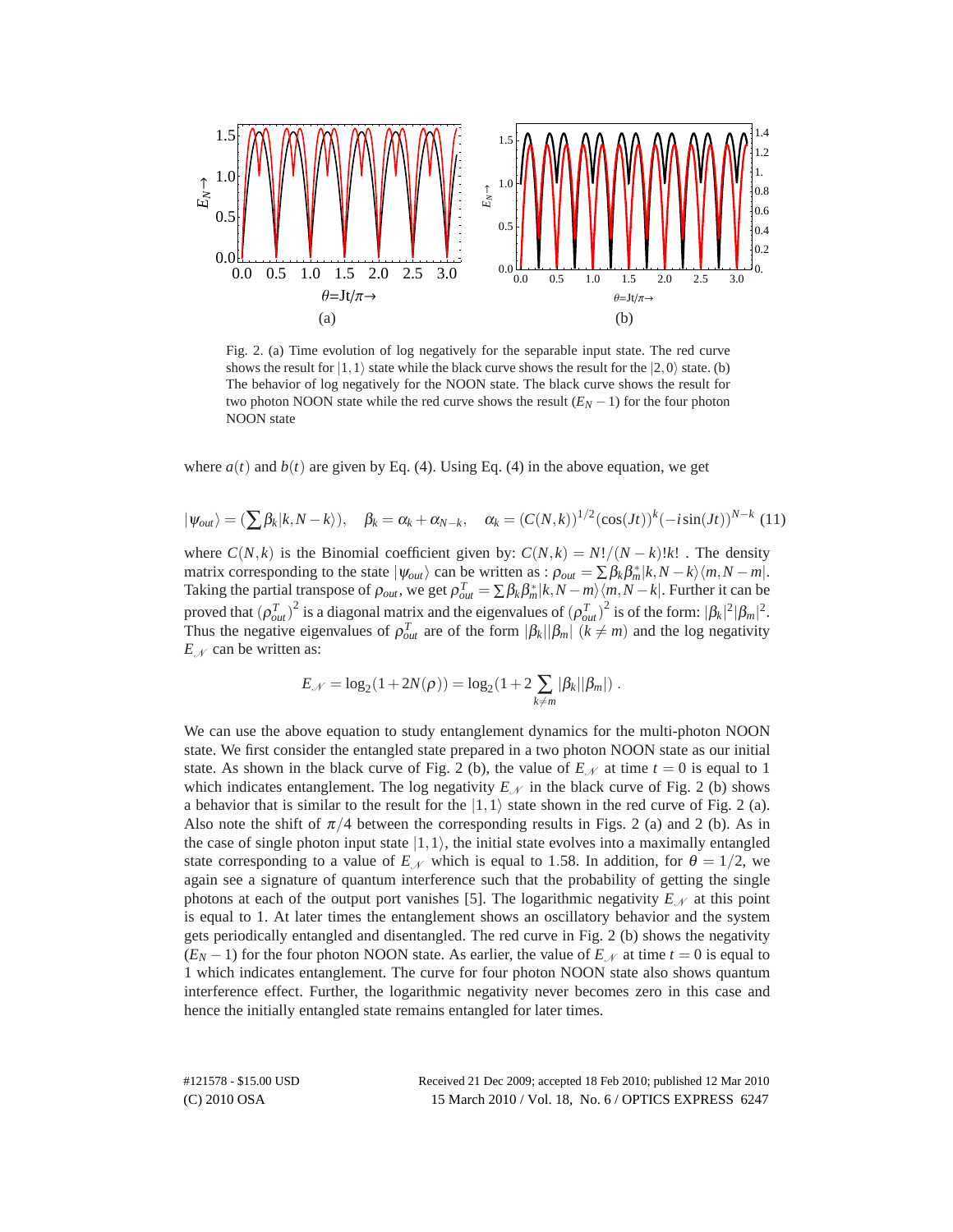### **4. Evolution of entanglement for squeezed input states**

#### *4.1. Separable two mode squeezed state as an input*

We next study the generation and evolution of entanglement for the case of squeezed input states. For this purpose we first consider a separable squeezed input state coupled to the modes *a* and *b* of the waveguide given by: $|\zeta\rangle = |\zeta_a\rangle \otimes |\zeta_b\rangle$ , where  $|\zeta_a\rangle (|\zeta_b\rangle)$  are single mode squeezed states defined as,  $|\zeta_a\rangle = \exp(\frac{r}{2}\{a^{\dagger 2} - a^2\})|0\rangle$ ;  $(a \rightarrow b)$  where *r* is taken to be real. Here *r* is proportional to the gain of the down-converter. Such a separable two mode state can be obtained as the field at the output ports of a 50-50 beam splitter whose input ports are fed by light from a down-converter. It is well known that a two mode squeezed state like  $|\zeta\rangle$  can be completely characterized by its first and second statistical moments given by the first moment :  $(\langle x_1 \rangle, \langle p_1 \rangle, \langle x_2 \rangle, \langle p_2 \rangle)$  and the covariance matrix  $\sigma$ . The squeezed vacuum state falls under the class of Gaussian states. It is to be noted that evolution of Gaussian states has been studied for many different model Hamiltonians [27, 28]. We focus on the practical case of propagation of light produced by a down converter in coupled waveguides which currently are used in quantum architectures and quantum random walks. Note that since the first statistical moments can be arbitrarily adjusted by local unitary operations, it does not affect any property related to entanglement or mixedness and thus the behavior of the covariance matrix  $\sigma$  is all important for the study of entanglement. The measure of entanglement for a Gaussian state is best characterized by the logarithmic negativity  $E<sub>N</sub>$ , a quantity evaluated in terms of the symplectic eigenvalues of the covariance matrix  $\sigma$  [29, 30]. The elements of the covariance matrix  $\sigma$  are given in terms of conjugate observables, *x* and *p* in the form,

$$
\sigma = \left[ \begin{array}{cc} \alpha & \mu \\ \mu^T & \beta \end{array} \right];\tag{12}
$$

where  $\alpha$ ,  $\beta$  and  $\mu$  are  $2 \times 2$  matrices given by

$$
\alpha = \begin{bmatrix} \langle x_1^2 \rangle & \langle \frac{x_1 p_1 + p_1 x_1}{2} \rangle \\ \langle \frac{x_1 p_1 + p_1 x_1}{2} \rangle & \langle p_1^2 \rangle \end{bmatrix} = \beta (1 \rightarrow 2); \quad \mu = \begin{bmatrix} \langle \frac{x_1 x_2 + x_2 x_1}{2} \rangle & \langle \frac{x_1 p_2 + p_2 x_1}{2} \rangle \\ \langle \frac{x_2 p_1 + p_1 x_2}{2} \rangle & \langle \frac{p_1 p_2 + p_2 p_1}{2} \rangle \end{bmatrix}.
$$
\n(13)

Here  $x_1, x_2$  and  $p_1, p_2$  are given in terms of the normalized bosonic annihilation (creation) operators  $a(a^{\dagger})$ ,  $b(b^{\dagger})$  associated with the modes *a* and *b* respectively,

$$
x_1 = \frac{(a+a^{\dagger})}{\sqrt{2}} \quad (x_2 : a \to b), \quad p_1 = \frac{(a-a^{\dagger})}{\sqrt{2}i} \quad (p_2 : a \to b); \tag{14}
$$

The observables,  $x_j$ ,  $p_j$  satisfy the cannonical commutation relation  $[x_k, p_j] = i\delta_{ki}$ . The condition for entanglement of a Gaussian state like  $|\zeta\rangle$  is derived from the PPT criterion [30], according to which the smallest symplectic eigenvalue  $\tilde{v}_<$  of the transpose of matrix  $\sigma$  should satisfy,

$$
\tilde{v}_{<} \frac{1}{2}; \quad \tilde{v}_{<} = \min[\tilde{v}_{+}, \tilde{v}_{-}];
$$
\n(15)

where  $\tilde{v}_+$  is given by,

$$
\tilde{v}_{\pm} = \sqrt{\frac{\tilde{\Delta}(\sigma) \pm \sqrt{\tilde{\Delta}(\sigma)^2 - 4 \text{Det} \sigma}}{2}} \quad ; \tag{16}
$$

(C) 2010 OSA 15 March 2010 / Vol. 18, No. 6 / OPTICS EXPRESS 6248 #121578 - \$15.00 USD Received 21 Dec 2009; accepted 18 Feb 2010; published 12 Mar 2010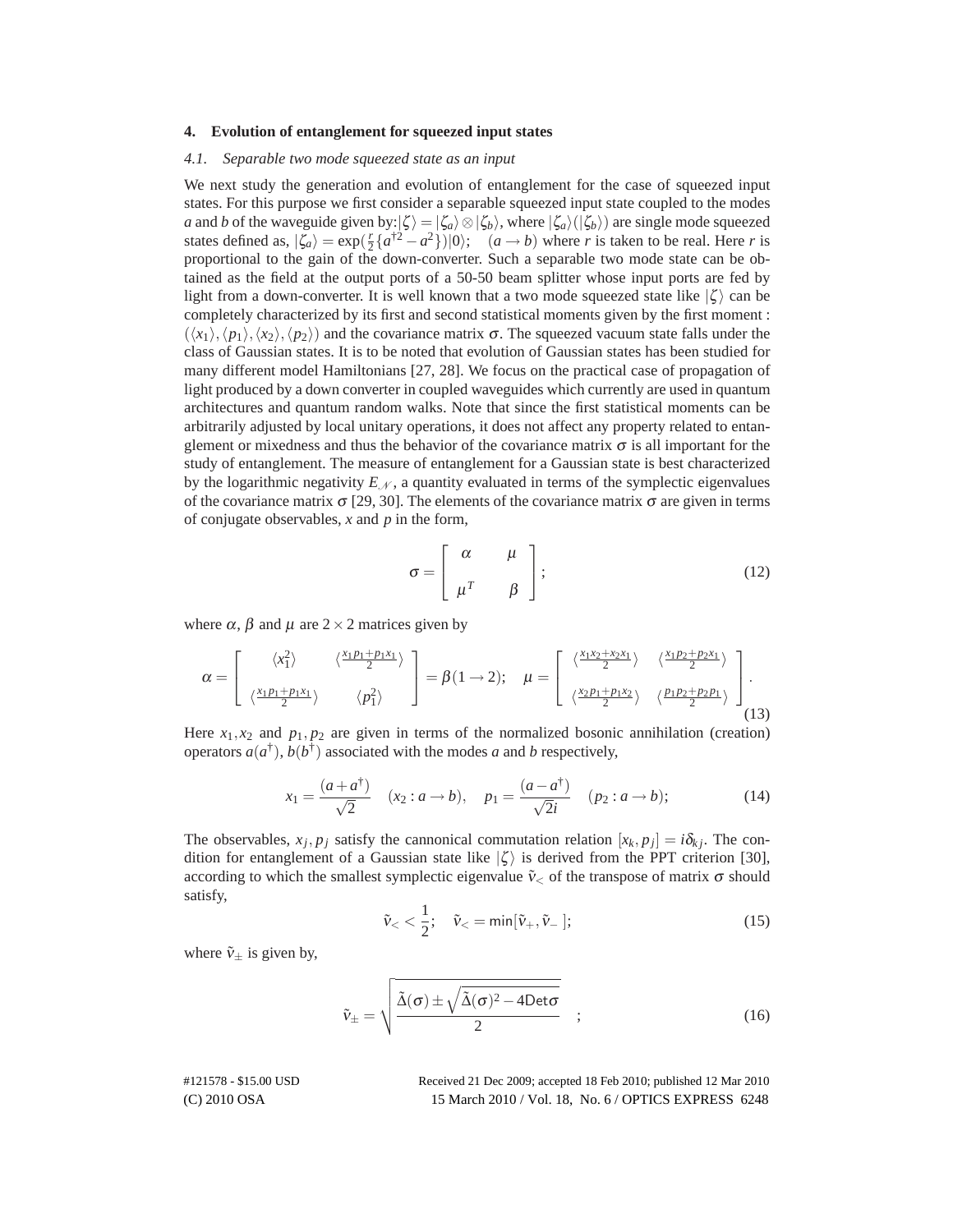where  $\tilde{\Delta}(\sigma) = \Delta(\tilde{\sigma}) = \text{Det}(\alpha) + \text{Det}(\beta) - 2\text{Det}(\mu)$ . Thus according to the condition (15) when  $\tilde{v}_< \geq 1/2$  a Gaussian state become separable. The corresponding quantification of entanglement is given by the logarithmic negativity  $E_N$  [25, 31] defined as,

$$
E_{\mathcal{N}}(t) = \max[0, -\ln\{2\tilde{v}_{<}(t)\}];
$$
\n(17)

which constitute an upper bound to the *distillable entanglement* of any Gaussian state [31]. On evaluating the covariance matrix  $\sigma$  for the state  $\zeta$  for  $\gamma = 0$  (no loss), using equation (3), (4) and (14) we find,

$$
\alpha = \beta = \left[ \begin{array}{cc} c & 0 \\ 0 & d \end{array} \right]; \qquad \mu = \left[ \begin{array}{cc} 0 & e \\ e & 0 \end{array} \right]; \tag{18}
$$

where  $c, d, e$  are given by

$$
c = \frac{1}{2} \{ \cosh(2r) + \sinh(2r) \cos(2Jt) \}
$$
 (19)

$$
d = \frac{1}{2} \{ \cosh(2r) - \sinh(2r) \cos(2Jt) \}; \quad e = -\frac{1}{2} \sinh(2r) \sin(2Jt). \tag{20}
$$

The corresponding symplectic eigenvalues  $\tilde{v}_{\pm}$  are then given by

$$
\tilde{v}_{\pm} = \sqrt{cd} \pm e. \tag{21}
$$

One can clearly see from equations (17), (19), (20) and (21) the dependence of logarithmic negativity  $E<sub>N</sub>$  on coupling strength *J* between the waveguides and the squeezing parameter r. In figure 3. we plot the logarithmic negativity as a function of scaled time,  $\theta = Jt$  for the state  $|\zeta\rangle$ . Here *t* is related to the length *l* of the waveguide and its refractive index *n* by  $t = nl/v$ , *v* being the velocity of light. We see from figure (3) that as  $|\zeta\rangle$  is separable at  $t = 0$ ,  $E_{\mathcal{N}} = 0$  initially but as *Jt* increases, it oscillates periodically between a non-zero and zero value. Thus the initially separable state  $|\zeta\rangle$  becomes periodically entangled and disentangled as its propagates through the waveguide. We attribute this periodic generation of entanglement to the coupling *J* among the waveguides. We further find that  $\tilde{v}_\text{\ensuremath{\le}} = 1/2$  at certain points along the waveguide given by  $2\theta = (k+1)\pi, k = 0, 1, 2, 3, \dots$  Note that at this points  $E_N$  vanishes and  $|\zeta\rangle$  becomes separable. At all other points the state  $|\zeta\rangle \neq |\zeta_a\rangle \otimes |\zeta_b\rangle$ . We see that  $E_N$  is maximum and has a value equal to the amount of squeezing 2r at the points given by  $2\theta = (k+1)\pi/2$ . Hence at this points the initial seperable state  $|\zeta\rangle$  becomes maximally entangled and is given by : $|\zeta\rangle \equiv$  $\exp\{e^{i\pi}r(a^{\dagger}b^{\dagger}+ab)\}|00\rangle.$ 

### *4.2. Entangled two mode squeezed state as an input*

Let us now study the dynamical evolution of a two mode squeezed state  $|\xi\rangle = \exp[r(a^{\dagger}b^{\dagger}$  $ab$ )||00\ as an input to the waveguide. As before we consider r to be real. To quantify the entanglement of the state  $|\xi\rangle$  we need to evaluate the logarithmic negativity  $E_N$ . Thus we first evaluate the covariance matrix  $\sigma$  for the state  $|\xi\rangle$  using equations (3) with  $\gamma = 0$ , (4) and (14). We find  $\sigma$  to be

$$
\sigma = \begin{bmatrix} f & g & h & 0 \\ g & f & 0 & -h \\ h & 0 & f & g \\ 0 & -h & g & f \end{bmatrix}
$$
 (22)

where *f,g* and *h* are given by,

$$
f = \frac{1}{2}\cosh(2r); \quad g = -\frac{1}{2}\sinh(2r)\sin(2Jt); \quad h = \frac{1}{2}\sinh(2r)\cos(2Jt). \tag{23}
$$

(C) 2010 OSA 15 March 2010 / Vol. 18, No. 6 / OPTICS EXPRESS 6249 #121578 - \$15.00 USD Received 21 Dec 2009; accepted 18 Feb 2010; published 12 Mar 2010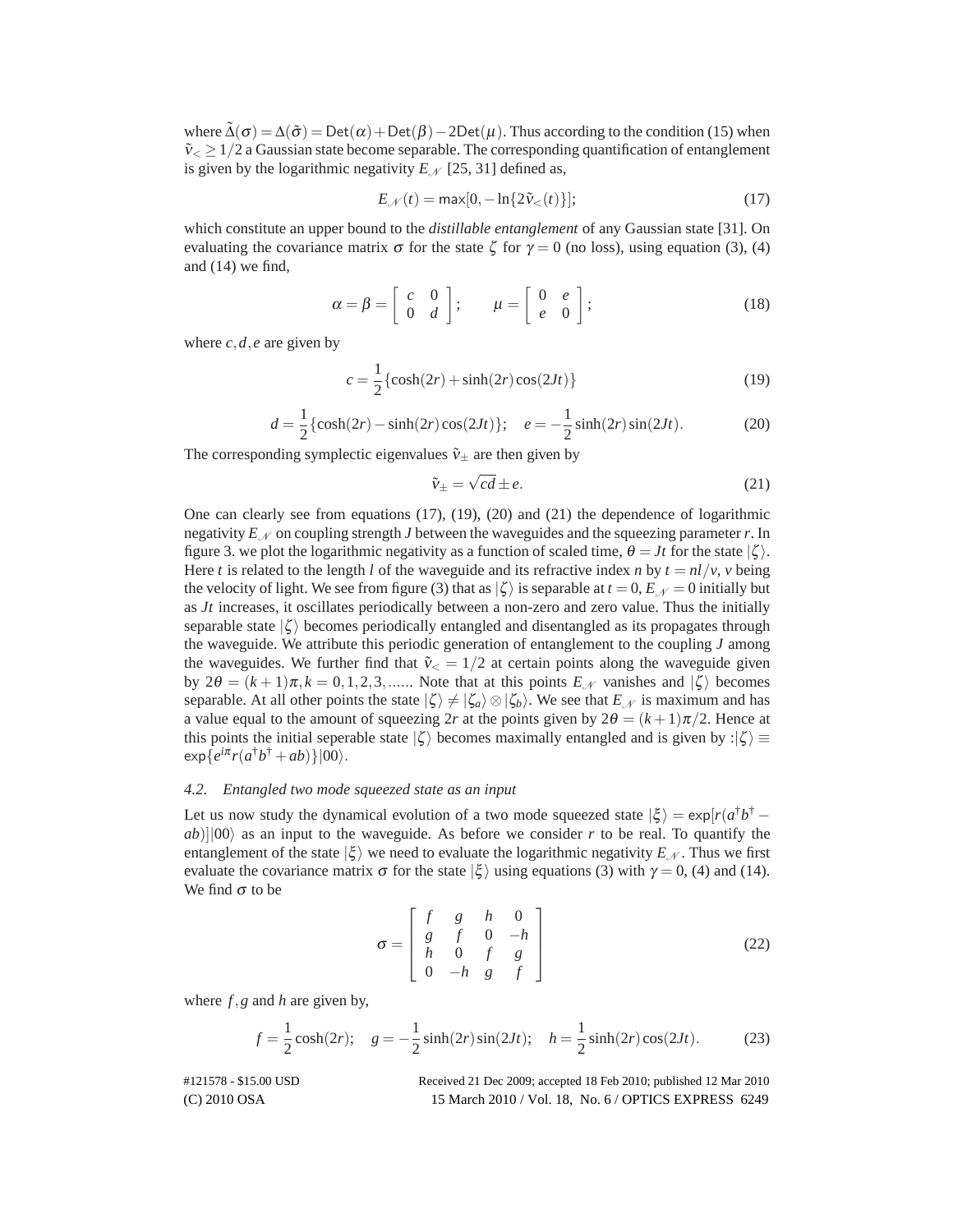

Fig. 3. Plot of the time dependent logarithmic negativity  $E_M$  for the state  $|\zeta\rangle$ . Here amount of squeezing is taken to be  $r = 0.9$ .

The corresponding symplectic eigenvalues  $\tilde{v}_{\pm}$  is then given by,

$$
\tilde{v}_{\pm} = \sqrt{(f+g)(f-g)} \pm h; \tag{24}
$$

The logarithmic negativity  $E<sub>N</sub>$  can then be evaluated using equations (15), (17) and (24). From equations (23) and (24) the dependence of  $E<sub>N</sub>$  on the squeezing *r* and the coupling *J* between the waveguides is clearly visible. From equation (24) we find that  $E_N = 0$  *i.e.* entanglement become zero when,  $2\theta = (k+1)\pi/2$  as then  $\tilde{v}_< = 1/2$  and thus the initially entangled state  $|\xi\rangle$ becomes separable, i.e  $|\xi\rangle = \exp\{\frac{r}{2}e^{i\pi}(a^{\dagger 2}+a^2)\}|0\rangle \otimes \exp\{\frac{r}{2}e^{i\pi}(b^{\dagger 2}+b^2)\}|0\rangle$ . The behavior of time evolution of logarithmic negativity for the initial two mode squeezed state is found to be similar to figure (3). In this case though the points of zero entanglement is shifted by  $\pi/4$ with respect to that for the initial separable state  $|\zeta\rangle$ . The oscillatory behavior of entanglement is as discussed before, due to the coupling *J* among the waveguides. Each time the states get separable the presence of coupling leads to interaction among the modes of the waveguides and creates back the entanglement. Further we find that the logarithmic negativity  $E_M$  reaches maximum at times given by the points  $2\theta = (k+1)\pi$  and is equal to 2*r*. Thus at this points the state  $|\xi\rangle$  regains its initial form.

# **5. Lossy waveguides**

In this section we study the entanglement dynamics of lossy waveguides ( $\gamma \neq 0$ ). The loss  $\gamma$ arises from the loss in the material of the waveguide. In this case the dynamical evolution of the waveguide modes is governed by the full quantum-Louiville equation (3). We next consider the cases of both photon number state and squeezed states at the input of the waveguide and discuss the influence of the loss on their respective entanglement evolution.

#### *5.1. Effect of loss on entanglement for photon number states*

As discussed above, we first study the effect of loss on the entanglement dynamics of the waveguide modes for photon number input states. For this purpose we consider a single photon input state  $|1,1\rangle$  as the initial state. In this case we can analytically solve the quantum-Louiville equation described in (3). To proceed further, we work in the interaction picture in which the density matrix is  $\tilde{\rho}(t) = e^{iJt(a^{\dagger}b+b^{\dagger}a)}\rho(t)e^{-iJt(a^{\dagger}b+b^{\dagger}a)}$ . Then in the interaction picture we can

(C) 2010 OSA 15 March 2010 / Vol. 18, No. 6 / OPTICS EXPRESS 6250 #121578 - \$15.00 USD Received 21 Dec 2009; accepted 18 Feb 2010; published 12 Mar 2010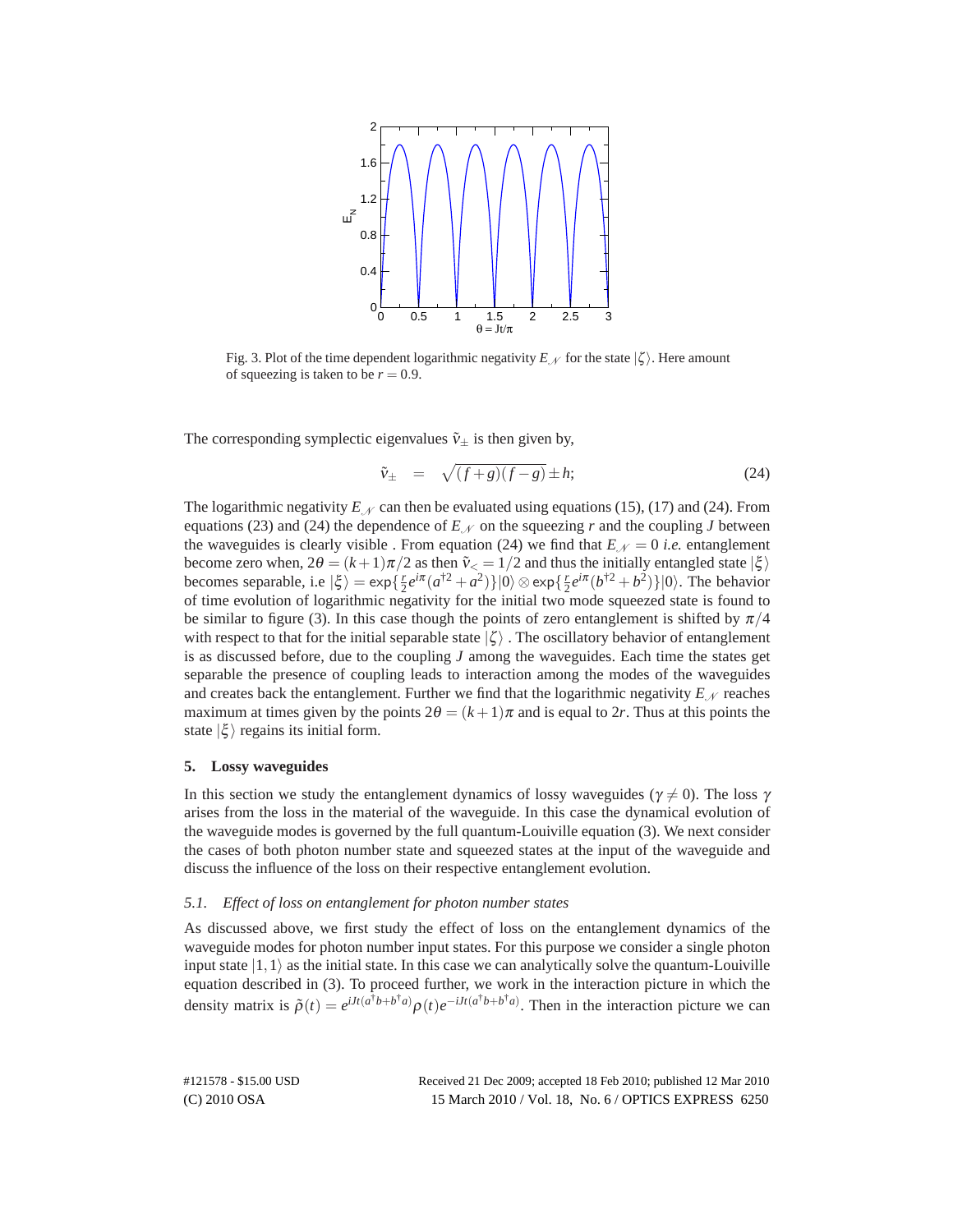write Eq. (3) as

$$
\frac{\partial \tilde{\rho}(t)}{\partial t} = -\gamma (\tilde{a}^\dagger \tilde{a}\tilde{\rho} - 2\tilde{a}\tilde{\rho}\tilde{a}^\dagger + \tilde{\rho}\tilde{a}^\dagger \tilde{a}) - \gamma (\tilde{b}^\dagger \tilde{b}\tilde{\rho} - 2\tilde{b}\tilde{\rho}\tilde{b}^\dagger + \tilde{\rho}\tilde{b}^\dagger \tilde{b}) , \qquad (25)
$$

where  $\tilde{a}$  and  $\tilde{b}$  are given by

$$
\tilde{a} = a\cos(Jt) - ib\sin(Jt) \quad (\tilde{b}: a \to b). \tag{26}
$$

Using Eq.  $(26)$ , we can rewrite Eq.  $(25)$  as

$$
\frac{\partial \tilde{\rho}(t)}{\partial t} = -\gamma (a^{\dagger} a \tilde{\rho} - 2a \tilde{\rho} a^{\dagger} + \tilde{\rho} a^{\dagger} a) - \gamma (b^{\dagger} b \tilde{\rho} - 2b \tilde{\rho} b^{\dagger} + \tilde{\rho} b^{\dagger} b) . \tag{27}
$$

For the separable input state  $|1,1\rangle$ , the solution for the density matrix (27) can be written as [32] :

$$
\tilde{\rho}(t) = e^{-4\gamma t} \{ (e^{2\gamma t} - 1)^2 |0,0\rangle\langle0,0| + (e^{2\gamma t} - 1)(|1,0\rangle\langle1,0| + |0,1\rangle\langle0,1|) + |1,1\rangle\langle1,1| \}.
$$
 (28)

Further, we can write  $\rho(t)$  in terms  $\tilde{\rho}(t)$  using the following equation:

$$
\rho(t) = e^{-iJt(a^{\dagger}b+b^{\dagger}a)}\tilde{\rho}(t)e^{iJt(a^{\dagger}b+b^{\dagger}a)}.
$$
\n(29)



Fig. 4. Time evolution of the logarithmic negativity  $E<sub>N</sub>$  in presence of loss of the waveguide modes for the initial separable input state  $|1,1\rangle$ . The decay rates of the modes are given by  $\gamma/J = 0.1$  (solid black),  $\gamma/J = 0.2$  (broken black) and  $\gamma/J = 0.3$  (red).

The above equation gives the time evolution of the density matrix corresponding to the single photon state  $|1,1\rangle$ . Following a similar approach as discussed in section 3, we can evaluate the log negativity for the lossy waveguide case. But the resulting expressions are lengthy and do not exhibit a simple structure. Thus we only give the numerical results for the lossy waveguide case. In Fig. (4), we show the decay of entanglement, as a function of scaled time for the state  $|1,1\rangle$ . Note that the range of  $\gamma$ */J* values studied here are similar to the numerical values used in the experiments  $[22, 23]$ . For example, the coupling parameter  $J$  for the lithium niobate waveguide lie between  $1.83 \times 10^{10}$  *sec*<sup>−1</sup> and  $4.92 \times 10^{10}$  *sec*<sup>−1</sup>. The loss parameter for these waveguides is close to  $3 \times 10^9$  *sec*<sup>−1</sup> [22] which corresponds to a value of  $\gamma/J$  between 1/7 and 1/20. For AlGaAs waveguides the loss  $\gamma$  is close to  $2.7 \times 10^{10}$  *sec*<sup>-1</sup> [23]. The coupling parameter *J* for these waveguides is about  $2.46 \times 10^{11} \text{ sec}^{-1}$ . Thus the  $\gamma/J$  value for these waveguides is of the order of  $1/10$ . It is worth mentioning that the  $\gamma/J$  value for silica waveguides is significantly lower than the corresponding values for the lithium niobate and AlGaAs waveguides.

(C) 2010 OSA 15 March 2010 / Vol. 18, No. 6 / OPTICS EXPRESS 6251 #121578 - \$15.00 USD Received 21 Dec 2009; accepted 18 Feb 2010; published 12 Mar 2010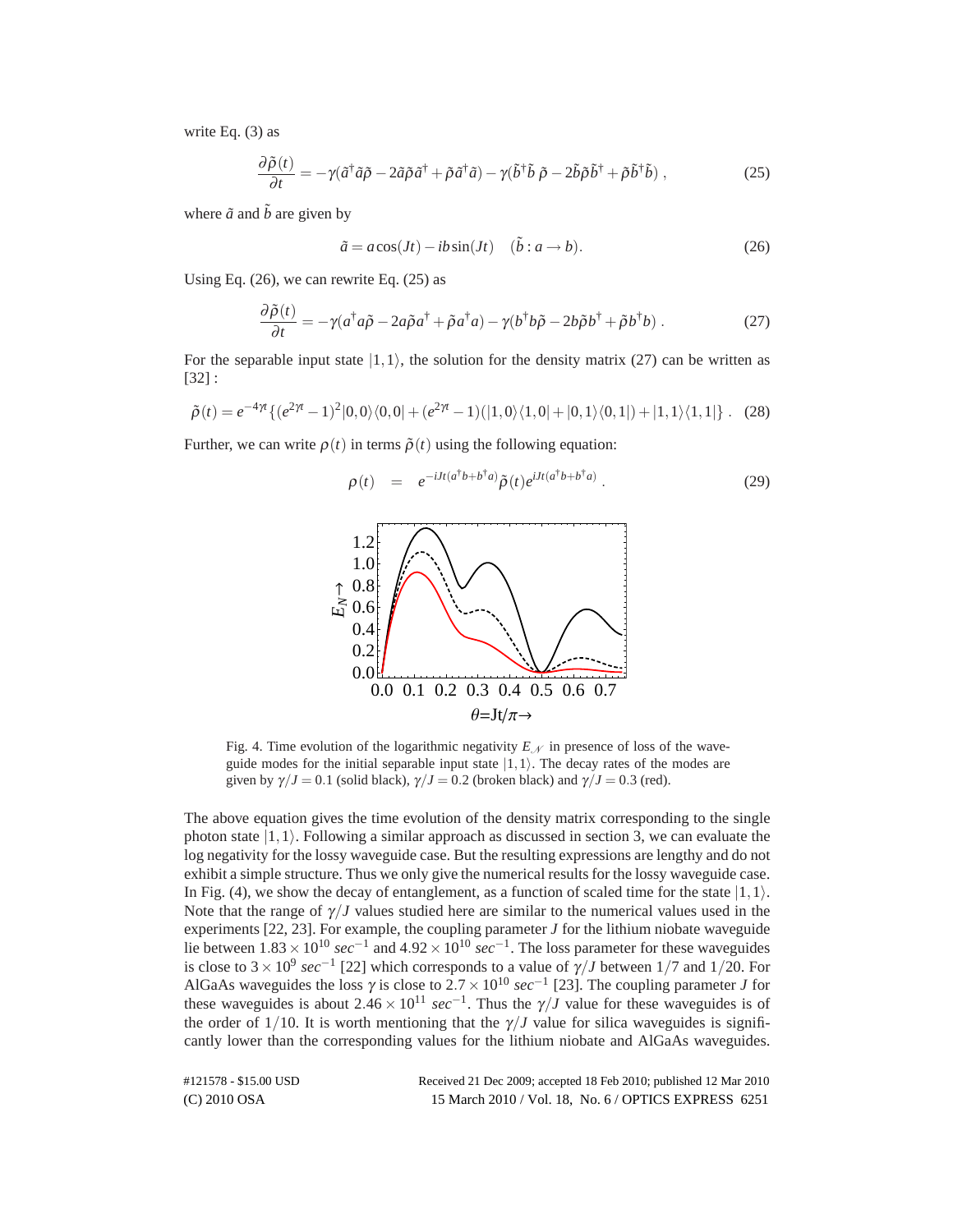This means that even a small loss would add up to a significant decoherence in these complex quantum systems. From Fig. (4) we find that for the lossy waveguide case the entanglement between the waveguide modes decrease with time. In addition, we find that increasing the value of  $\gamma$ /*J* makes the waveguide modes more fragile, as is evident from Fig. (4). However, we find that the decrease in entanglement is not substantial. Our results indicate that the waveguide system can sustain the entanglement even for the higher decay rates. Thus the coupled waveguide system can be used as an efficient tool for the study of basic quantum optical effects. In addition, the persistence of entanglement suggests that the coupled waveguide system can be used effectively for various applications in quantum information processing [13]. For example, the single photon entanglement described here is a key step for the successful implementation of the CNOT gate [12]. We also studied the behavior of log negativity for the entangled initial state in the form of two photon NOON state. In this case also we found that the entanglement quantified by *E<sup>N</sup>* shows a considerable robustness against the decoherence effect.

#### *5.2. Effect of loss on entanglement for squeezed input states*

For the initially separable two mode squeezed state  $|\zeta\rangle$ , we find that elements of the covariance matrix  $\sigma$  in presence of loss become dependent on the decay rate  $\gamma$  and is given by,

$$
\sigma = \begin{bmatrix} c' & 0 & 0 & e' \\ 0 & d' & e' & 0 \\ 0 & e' & c' & 0 \\ e' & 0 & 0 & d' \end{bmatrix};
$$
\n(30)

where  $c', d', e'$  are given by

$$
c' = \frac{1}{2} \{ 1 + 2e^{-2\gamma t} \sinh^2(r) + e^{-2\gamma t} \sinh(2r) \cos(2Jt) \}
$$
 (31)

$$
d' = \frac{1}{2} \{ 1 + 2e^{-2\gamma t} \sinh^2(r) - e^{-2\gamma t} \sinh(2r) \cos(2Jt) \}; \quad e' = -\frac{1}{2} e^{-2\gamma t} \sinh(2r) \sin(2Jt). \tag{32}
$$

The corresponding symplectic eigenvalue  $\tilde{v}$  of the covariance matrix is then found to be The corresponding symplectic eigenvalue v of the covariance matrix is then found to be  $\tilde{v}_{\pm} = \sqrt{c'd'} \pm e'$ . On substituting  $\tilde{v}_{\pm}$  in equations (15) and using (17) we get the logarithmic negativity-for lossy waveguides.

To study the dependence of entanglement on loss of the waveguide modes we plot the logarithmic negativity  $E_{\mathcal{N}}$  for different decay rates  $\gamma/J$  in figure (5). As for the case of single photon states we focus on the range of  $\theta$  important from the experiment point of view. We see new features in the entanglement dynamics as an effect of the loss. We see from figure (5) that in presence of loss the maximum value of entanglement for the state  $|\zeta\rangle$  reduces in comparison to the case of lossless waveguides. However it is important to note that this decrease is not substantial. We further find that with increase in decay rate, the entanglement maximum decreases but does not show considerable reduction (the maximum changes by only 0*.*4 as the decay rate becomes three times). Thus we see that entanglement is quite robust against decoherence in this coupled waveguide systems. The robustness of entanglement dynamics is an artifact of coherent coupling among the waveguide modes. These findings hence suggest that coupled waveguide can be used as an effective quantum circuit for use in quantum information computations. Further we see another new feature in entanglement in figure (5). We find that there exist an interval of  $\theta$  during which the state  $|\zeta\rangle$  remains separable. Note that in absence of loss the state  $|\zeta\rangle$  becomes separable momentarily and entanglement starts to build up instantaneously once it becomes zero (see figure 3.) Thus this feature that entanglement remains zero for certain interval of time arises solely due to loss.

In figure (5b) we plot the long time behavior for entanglement of the state  $|\zeta\rangle$  with very small

| #121578 - \$15.00 USD | Received 21 Dec 2009; accepted 18 Feb 2010; published 12 Mar 2010 |
|-----------------------|-------------------------------------------------------------------|
| $(C)$ 2010 OSA        | 15 March 2010 / Vol. 18, No. 6 / OPTICS EXPRESS 6252              |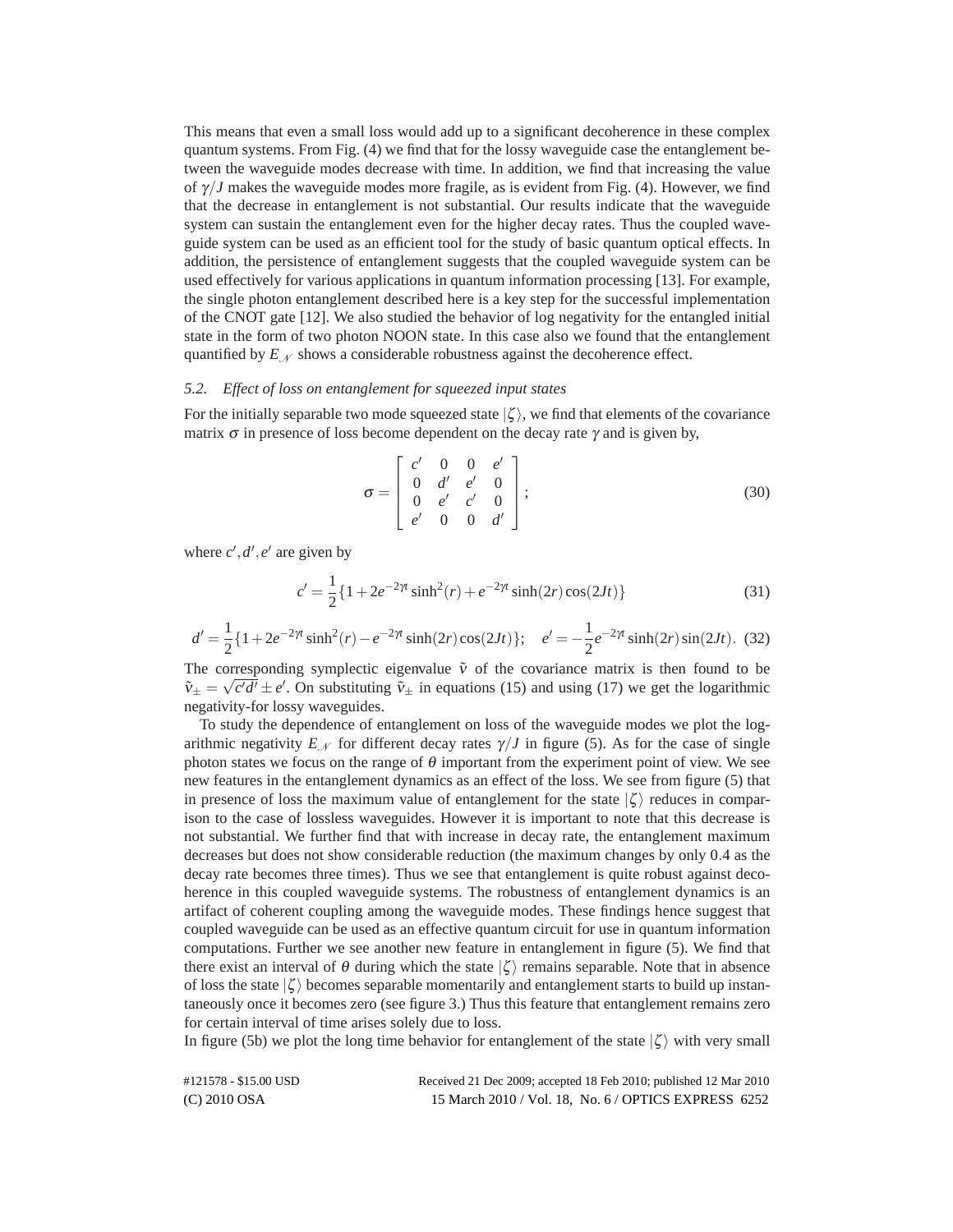

Fig. 5. (a)Time evolution of the logarithmic negativity  $E_N$  in presence of loss of the waveguide modes for the input state  $|\zeta\rangle$ . The decay rates of the modes are given by  $\gamma/J = 0.1$ (solid black),  $\gamma/J = 0.2$  (broken black) and  $\gamma/J = 0.3$  (red). Here the squeezing is taken to be  $r = 0.9$ . The loss leads to new behavior in the entanglement. (b) Long time behavior of the logarithmic negativity in presence of loss of the waveguide modes for the the state  $|\zeta\rangle$ .

decay rate of  $\gamma/J = 0.1$  and squeezing parameter  $r = 0.9$ . We see that entanglement decays slowly with increasing  $\theta$  as the magnitude of  $E_N$  diminish successively with every oscillations. In addition periods of disentanglement arises repeatedly in its oscillations. We find that the length of this periods increases with increasing  $\theta$ . It is worth mentioning here that this kind of behavior has been predicted earlier for two qubit entanglement [33, 34].

Next we study the effect of the decay of waveguide mode on the entanglement dynamics of the initial entangled squeezed state  $|\xi\rangle$ . We find in this case the covariance matrix to be,

$$
\sigma = \begin{bmatrix} f' & g' & h' & 0 \\ g' & f' & 0 & -h' \\ h' & 0 & f' & g' \\ 0 & -h' & g' & f' \end{bmatrix}
$$
 (33)

where  $f', g', h'$  are given by,

$$
f' = \frac{1}{2} + e^{-2\gamma t} \sinh^2(r); \quad g' = -\frac{1}{2} e^{-2\gamma t} \sinh(2r) \sin(2Jt); \quad h' = \frac{1}{2} e^{-2\gamma t} \sinh(2r) \cos(2Jt). \tag{34}
$$

The symplectic eigenvalues  $\tilde{v}_{\pm}$  are found to be dependent on the decay rate of the waveguide modes and is given by:

$$
\tilde{v}_{\pm} = \sqrt{m_{+}m_{-}} \pm h', \quad m_{\pm}(t) = 1 - e^{-2\gamma t} [1 - {\cosh(2r) \pm \sinh(2r) \sin(2Jt)}]
$$
(35)

The corresponding measure of entanglement given by the logarithmic negativity  $E_N$  can then be calculated by using equation (35), (15) and (17). The behavior of the time dependent logarithmic negativity  $E_N$  for the state  $|\xi\rangle$  in presence of loss is found to be similar to that for the separable state  $|\zeta\rangle$ . For brevity we do not show the plot here. Thus as for the separable states, in case of initial entangled input states entanglement is found to be quite robust in the face of loss.

The loss in waveguides that we discussed in this section arises due to material properties like change in refractive index and absorption. On the other hand there can be decay of the

| #121578 - \$15.00 USD | Received 21 Dec 2009; accepted 18 Feb 2010; published 12 Mar 2010 |
|-----------------------|-------------------------------------------------------------------|
| $(C) 2010$ OSA        | 15 March 2010 / Vol. 18, No. 6 / OPTICS EXPRESS 6253              |